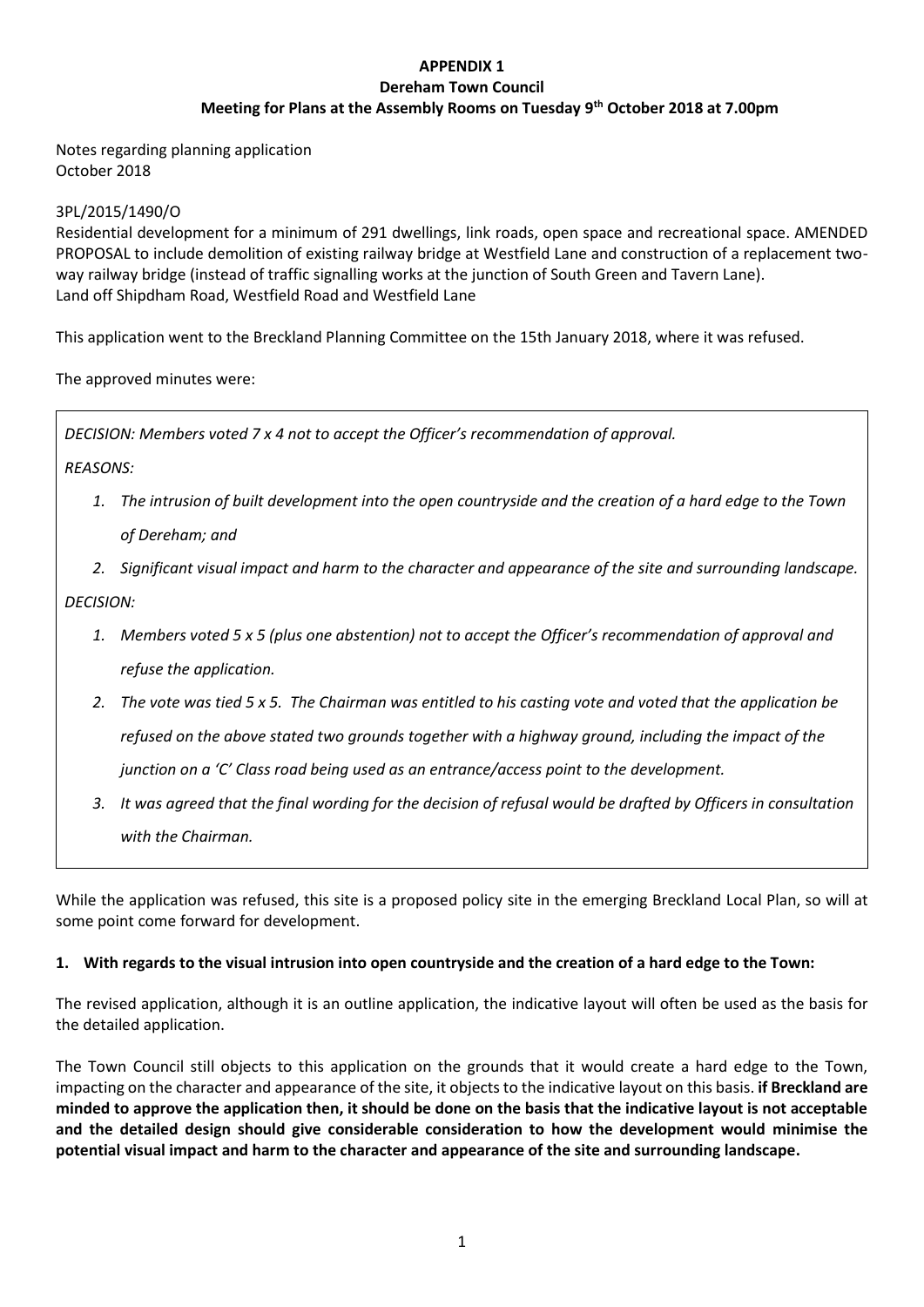# **2. With regards highway's matters, including the impact the single track railway bridge.**

In the applicants Addendum to the Planning Statement dated September 2018, the applicant places great emphasis on the fact that this site is allocated in the local plan and the Local Plan is at such an advanced stage that emerging policies should be considered. **In the applicant wishes for Local Plan polices to be used to judge this application than then all local the Local Plan policies should be applied, not just the policies that are favourable to the applicant.**

The Breckland Transport Study carried out by White Young Green (WYG) forms part of the evidence base for the Local Plan and is a material consideration for any application.

### **2.1 Westfield Road.**

The WYG study stated at 8.6.5 that; "for developments in the south of Dereham no additional traffic should be placed on Westfield Road". There are no measures in the indicative layout of the link road preventing additional traffic traveling along Westfield Road.

# **The indicative layout therefore is not compliant with the Local Plan evidence base, because there are no measures preventing vehicular access onto Westfield Road**.

# **2.2 Cycle Links.**

The WYG Study at 12.4.2 also stated that for developments to the south of Dereham, there should be good cycle links. Good cycling links are also required as part of Local Plan Policies GEN 2 and TR01. The NPPF is very explicit on the need that sustainable transport is a real option, this is reflected in the Planning Practice Guidance's for Travel Plans and Transport Statements.

To meet the requirements of Breckland Policy GEN 02 and TRO1, the NPPF and PPGs, the developer should have:

- 1. identified desire lines for cyclists accessing specific destinations, from the development site, including the high schools and town centre
- 2. carried out a review using a standard methodology such as the Cycling level of Service tool kit
- 3. identified any factors which may make the routes unattractive to cyclists.
- 4. Proposed improvements to the network which would enable residents from the development site to safely and conveniently access services.

There is a particular issues in Dereham with traffic volumes and congestion (See LTN 2/08) many routes have critical factors that would make them unattractive to cyclists (see the Cycling Level of Service tool).

With regards to cyclists, highway safety is not simply a matter of reviewing the accident data and saying there have not been many accidents therefore the roads are safe for cyclists (as some applications have got away with). LTN 2/08 along with other guidance such as the Cycle Level of Service, are very clear that it is the perceptions of danger that deter people from cycling. This is especially true for female cyclists, a lot of research has identified perceptions of danger as the biggest single barrier to women cycling on a regular basis.

 **The application is not compliant with Breckland Policy GEN 02 and TRO1, the NPPF and PPGs with regard to sustainable transport. The Application should be refused until a clear review of cycling is carried out.**

It is well established that perceptions of danger is the biggest single barrier to women cycling on a regular basis. This is; therefore an equality issues for which Breckland Council have a duty to consider.

The application proposes a roundabout but does not include details of how the roundabout can be safely used by cyclists.

 **If a roundabout is to be included it must be designed to accommodate cyclists and follow Sustrans design guidance for roundabouts.**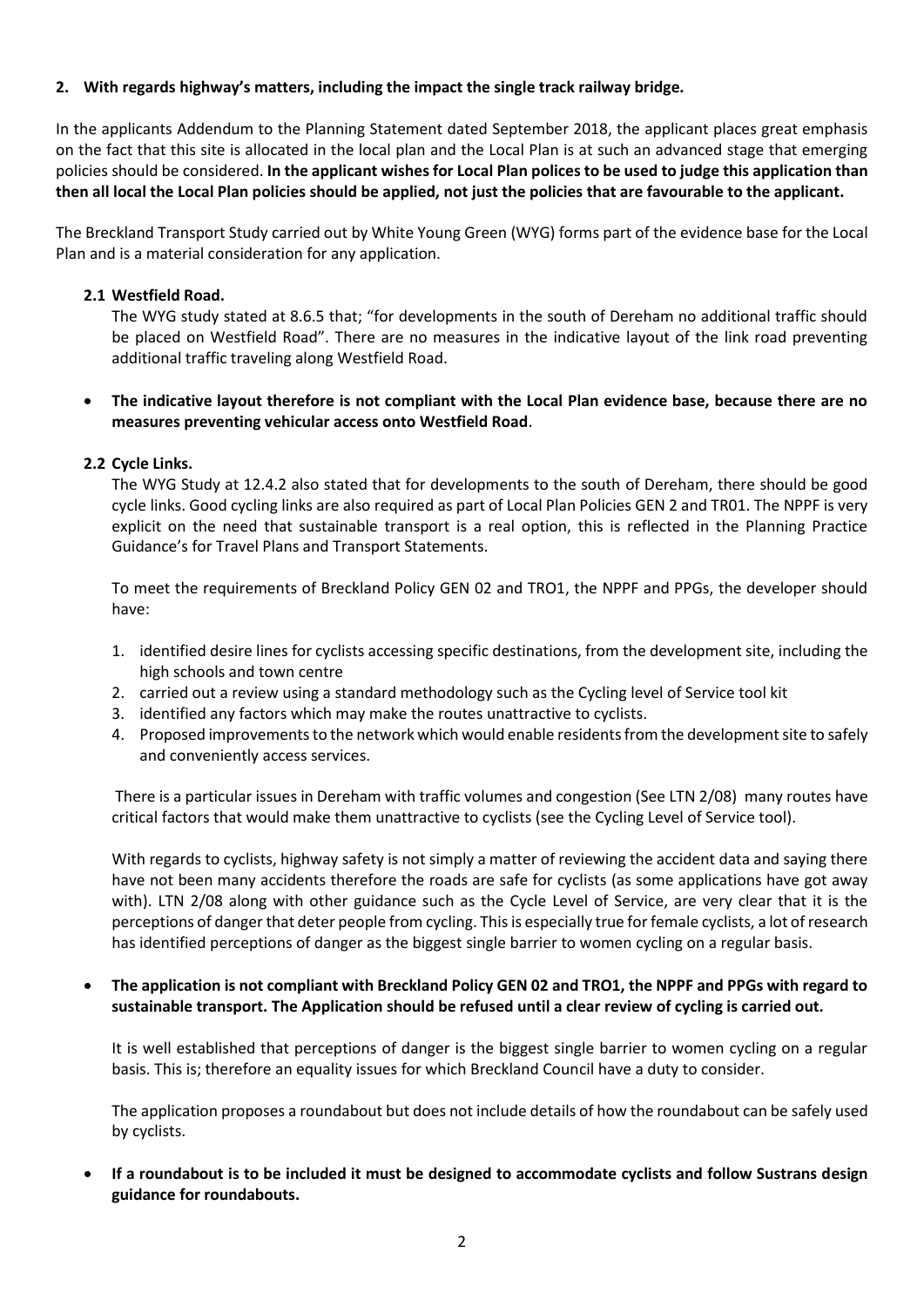## **2.3 Impact on the road network.**

the Local Plan Policy 'Dereham Housing Allocation 2' stipulated that development on this site will be permitted 'subject to the development contributing towards required highways improvements in Dereham **having regard** *to the Dereham Transport Study'.*[emphasis added]

The Dereham Transport Study identified three road improvement schemes (listed below) that would be required to make the highway function effectively with the additional growth proposed in the Local Plan.

## South Green / Tavern Lane Junction.

The Dereham Transport Study identified that this junction would soon be over capacity and a new signalised junction would be required. The Applicant recognised that a signalised junction would be required to mitigate the impact this development would have on the Highway. The applicant included such a scheme in its original application.

So a signalised junction at South Green was identified as being needed in the Dereham Transport Study and accepted as such by the applicant. The Planning Committee identified that the railway bridge at Westfield Lane also required improving, for the application to be acceptable.

The applicant is proposing construct the railway bridge on Westfield Lane rather than the signalised junction at South Green. Such a proposal is contrary to the Dereham Transport Study and the Local Plan.

 **Both a new railway bridge on Westfield Lane and a signalised junction at South Green are required to make the development acceptable**. Two schemes have been identified as being needed – two schemes should be delivered. **The application should be refused on the grounds that it will not mitigate its impact on the highway network.** 

### **The proposed new railway bridge.**

The proposed bridge is to be welcomed, given that we were previously told it was impossible.

 **To be acceptable the bridge needs to be wider to accommodate two footways and a cycle lane to link to potential cycle infrastructure on Yaxham Road. The bridge must also be able to accommodate bus services.**

### Tavern Lane / Yaxham Road Junction.

The Dereham Transport Study (that forms the evidence for the Local Plan) identified that significant improvements would be required at this junction, to accommodate the projected traffic growth. These improvements were split into short term small scale improvements and improvements to take account of all the local plan growth.

The short term improvements were to change the timings of the lights and reconfigure the pedestrian crossing. These works have now been completed. The long term solution was a signalised roundabout at Tavern Lane, this will cost in excess of £3million, but Breckland Council have not secured any developer contribution towards this roundabout nor has Norfolk County Council allocated any funding towards it or even included it in any of its strategic road improvement plans. Both authorities endorsed the Dereham Transport Study, so its recommendations should not be ignored.

 **The signalised roundabout has been identified as being needed within the next 8 years – but neither authority have identified how it will be funded. No further development in Dereham should be approved until funding has been secured to deliver the road infrastructure identified by Breckland Council and Norfolk County Council as being needed.**